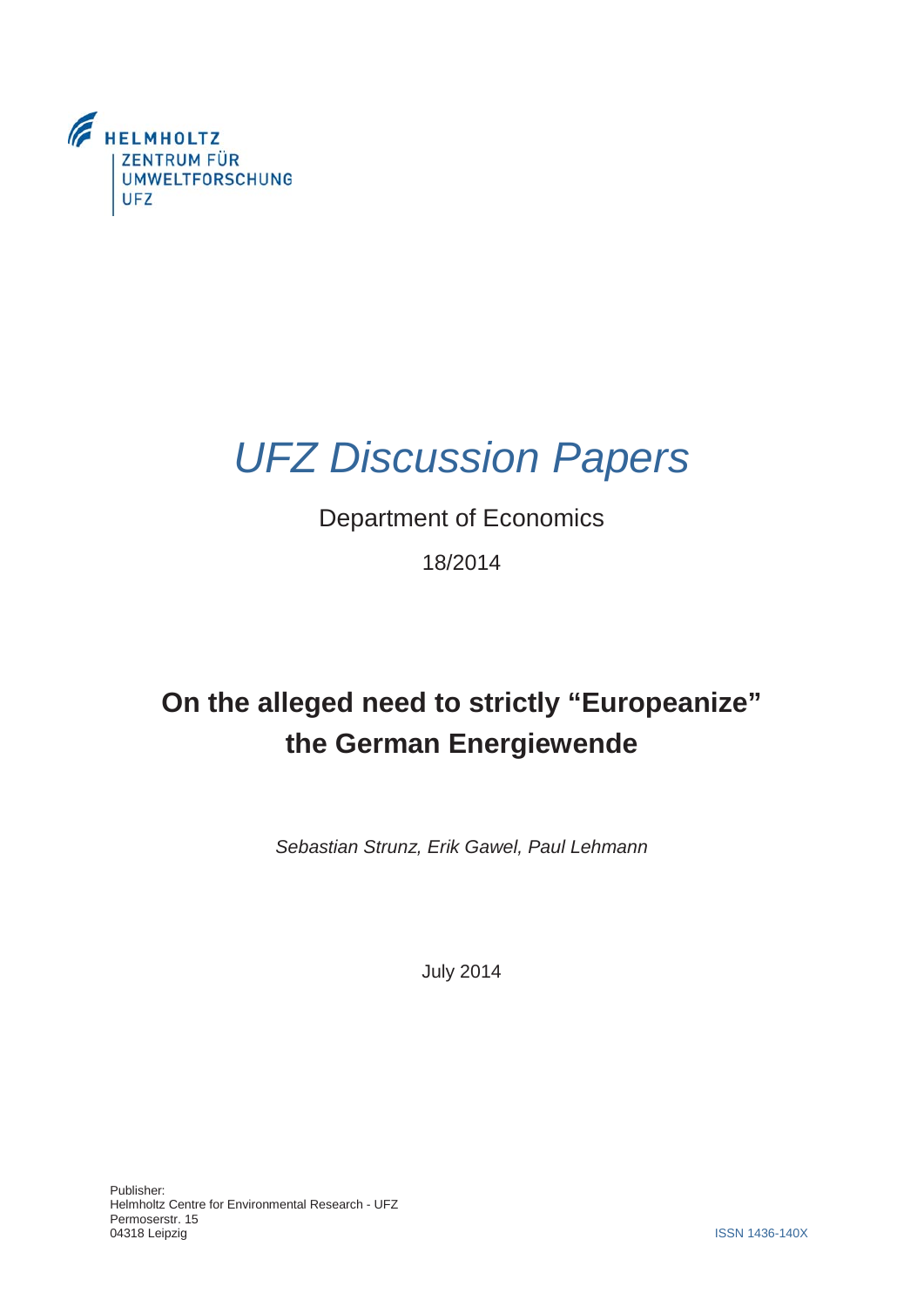# **On the alleged need to strictly "Europeanize" the German Energiewende**

*Sebastian Strunz<sup>1</sup> , Erik Gawel1,2, Paul Lehmann1*

*1 Helmholtz Centre for Environmental Research – UFZ, Department of Economics, Permoser Str. 15, 04318 Leipzig* 

*2 Leipzig University, Faculty of Economics and Management Science, Institute for Infrastructure and Resources Management, Grimmaische Str. 12, 04318 Leipzig* 

*Germany has embarked on an ambitious project to transform its energy system until 2050 – the so-called Energiewende. Some critics contend that the Energiewende imposes unnecessary and avoidable welfare losses due to a lack of integration within the EU. In contrast, these critiques largely miss the point because the asserted lack of integration cannot be pinned on the Energiewende and the welfare consequences of EU-wide integration are less clear than the critiques imply.* 

Germany aims to completely redesign its energy system within the next decades. In particular, nuclear power shall be phased out by 2022 and the share of renewable energy sources (RES) in overall electricity supply shall be increased to at least 80 percent by 2050. While many international observers regard this ambitious set of energy transition targets with a mix of ap-plauding respect and slight skepticism<sup>[1](#page-1-0)</sup>, some domestic critics judge very harshly about the transformation project. Specifically, they criticize that the *Energiewende* is a national and unilateral approach that fails to reap potential benefits of an EU-wide approach.<sup>[2](#page-1-1)</sup> It has even been suggested that Germany, by rolling out *Energiewende* polices, acts as a kind of wrongway driver heading in the opposite direction of a presumed mainstream of European energy policy<sup>[3](#page-1-2)</sup> In consequence, the critics contend that Germany should only proceed with its energy transition policies (if at all<sup>[4](#page-1-3)</sup>) in case they are aligned within a common EU-framework.

The critics bring forward two main economic arguments: First, the spatial allocation of electricity infrastructure (generation facilities and transmission lines) could be more efficiently organized on the EU level.<sup>[5](#page-1-4)</sup> Second, the technology portfolio that emerges from Germany's

<span id="page-1-0"></span><sup>&</sup>lt;sup>1</sup> E. g, D. *Buchan*: The Energiewende: Germany's Gamble. The Oxford Institute for Energy Studies: Working Papers, 2012, http://www.oxfordenergy.org/wpcms/wpcontent/uploads/2012/07/SP-26.pdf

<span id="page-1-1"></span> $2$  E. g., acatech (Hrsg.): Die Energiewende finanzierbar gestalten. Effiziente Ordnungspolitik für das Energiesystem der Zukunft. Acatech Position, 2012, Heidelberg; J. *Weimann*: Atomausstieg und Energiewende: Wie sinnvoll ist der deutsche Alleingang? Energiewirtschaftliche Tagesfragen, 2012, 62 (12): 34-38.

<span id="page-1-2"></span><sup>&</sup>lt;sup>3</sup> H.-W. *Sinn*: Zu viele unrealistische Hoffnungen und zu wenig Pragmatismus, Energiewirtschaftliche Tagesfragen 2012, 62 (1/2): 54-56.

<span id="page-1-3"></span><sup>4</sup> J. *Weimann*: Rettet die Energiewende? Warum eigentlich? Wirtschaftsdienst 2013 (11): 793-795.

<span id="page-1-4"></span><sup>5</sup> M. *Frondel*, C. *Schmidt* and N. *aus dem Moore*: Marktwirtschaftliche Energiewende: Ein Wettbewerbsrahmen für die Stromversorgung mit alternativen Technologien. Zeitschrift für Energiewirtschaft, 2013 37 (??): 27-41; A. *Mundt*: Die Energiewende braucht Marktvertrauen. Zeitschrift für das gesamte Recht der Energiewirtschaft, 2013, 2 (6), 241-242.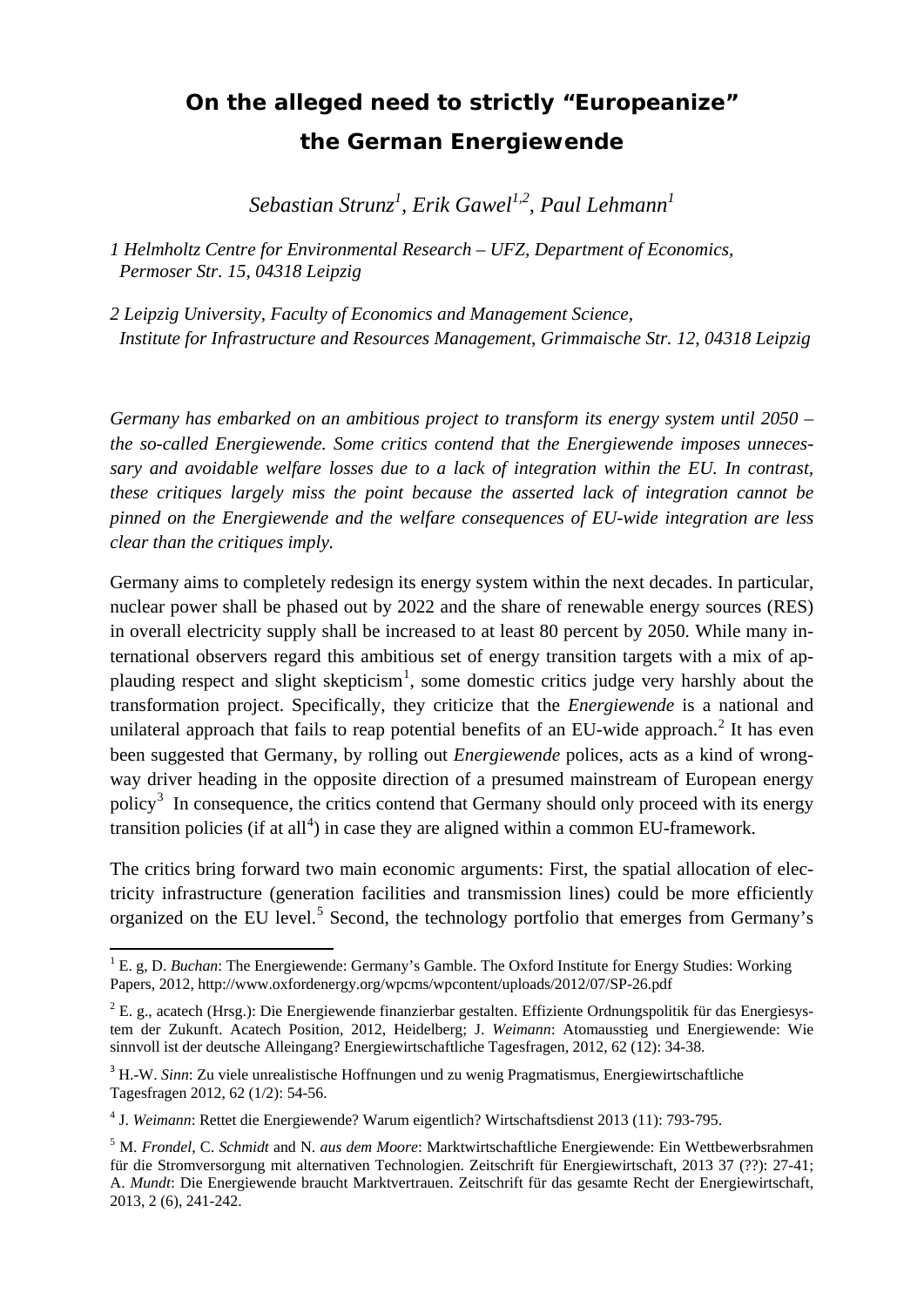feed-in tariff for RES is said to be inefficient compared to an EU-wide scheme of tradeable green electricity quotas.<sup>[6](#page-2-0)</sup> In the following, the validity of these arguments is questioned. We argue that – while technically correct – they only hold under very narrow assumptions, which all but nullifies their warranted assertion.

Therefore, the perspective should be broadened so as to provide a more comprehensive picture. In particular, the following aspects are indispensable for an overall assessment of Germany's energy transition policies within the EU-context:

- − Can Germany's *Energiewende* be meaningfully described as unilateral? First and foremost, it is an empirical question whether Germany's energy policy stands out compared to its neighbors. In fact, the analysis shows that the claim of unilateralism cannot be substantiated because the main pillars of the *Energiewende*, the nuclear phase-out and RES support policies (objectives as well as instruments), are not unique within the EU; the same also goes for Germany's RES shares and mid-term renewables goals up to 2020 that are completely in line with the EU average (Table 2). Furthermore, since energy policies are, on the whole, rather diverse in the EU, any perceived lack of integration cannot be blamed on one particular Member State.
- − How strong is the economic case for EU-wide integration of energy transition policies? This normative question is not reducible to the issue of geographical production costs of RES: instead, a range of arguments concerning general issues (e.g., decentral vs. uniform provision of public goods) and specific aspects of the energy transition are to be considered here. For instance, a complete evaluation needs to take possible preference heterogeneity concerning externalities from electricity production (e.g. nuclear risks, landscape impacts of renewable energy plants) into account.
- Specific questions on the appropriateness of particular policy instruments must not be conflated with the analysis of the adequate governance level for energy transition policies. For instance, the issue whether a feed-in tariff or a quota system is preferable for supporting RES needs to be separated from the question whether RES-policies should be implemented on the EU-level or on the level of Member States.
- − Assuming that closer cooperation on some aspects of *Energiewende* policies is to be welcomed, which pathways are most conducive towards integration, given specific legal and politico-economic side constraints? Against the background of past developments in EU energy policy, it is clear that bottom-up processes are far more likely to facilitate cooperation than centralization and forced top-down harmonization of policies.

Thus, the abovementioned critiques of the energy transition are, at the end of the day, hardly ever convincing and should not guide policy advice: an EU-wide scheme of tradable green

<span id="page-2-0"></span><sup>6</sup> M. *Hübner*, C. *Schmidt* and B. *Weigert*: Energiepolitik: Erfolgreiche Energiewende nur im europäischen Kontext. Perspektiven der Wirtschaftspolitik, 2012, 13(4): 286-307; J. *Haucap* and J. *Kühling* 2013: Zeit für eine grundlegende Reform der EEG-Förderung – das Quotenmodell. Energiewirtschaftliche Tagesfragen, 2012, 63 (3): 41-49.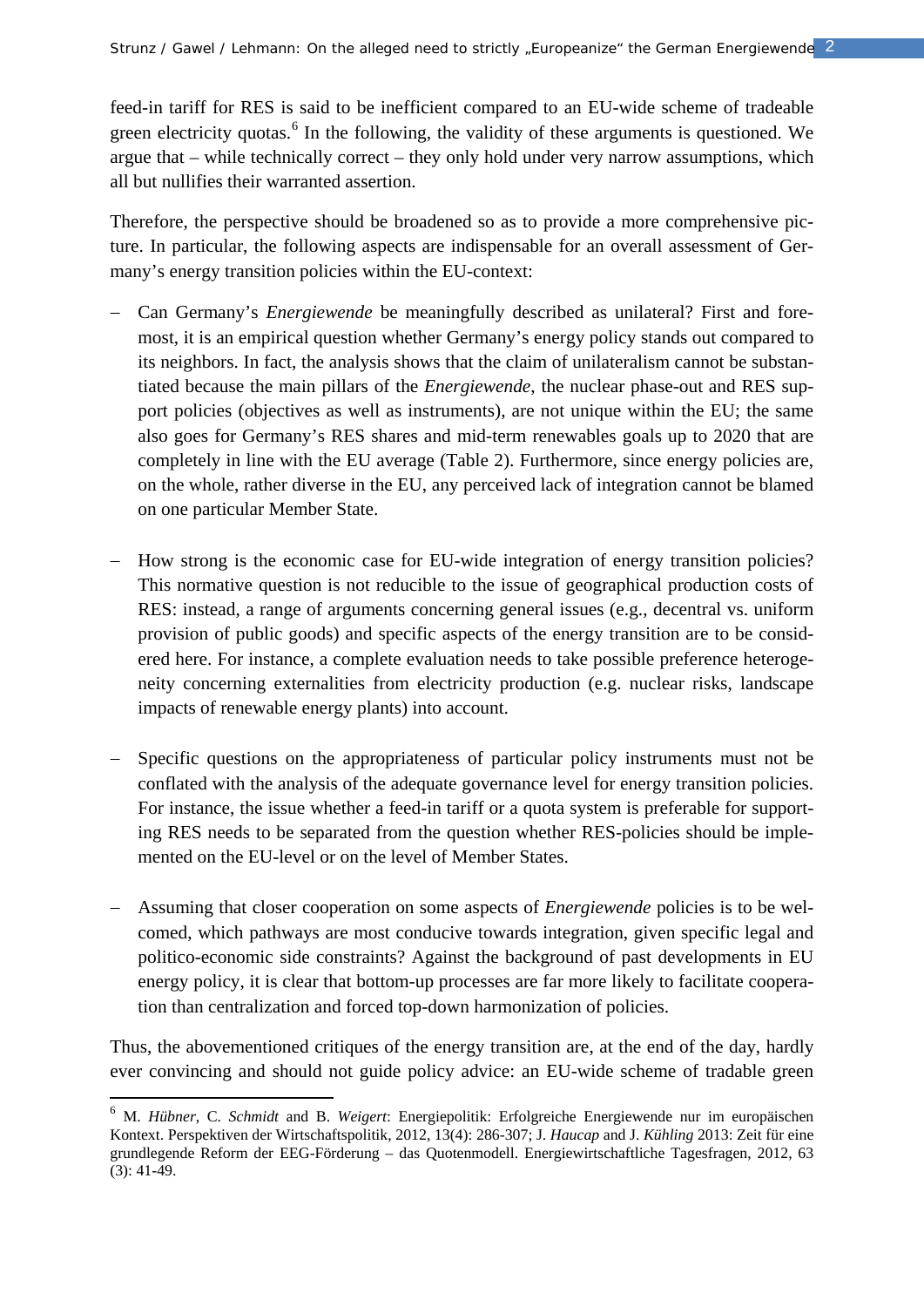electricity quotas neither is a readily available policy option, nor should it constitute the goal of German energy transition polices. The rest of this paper demonstrates that neither implication is valid by setting out the above points in more detail.

#### **Nuclear power and RES policies in the EU**

To which extent can the main pillars of the electricity-related *Energiewende*, the nuclearphase out and the specific RES support policies, be considered as outliers in the EU?

First, as regards nuclear power, a rather diverse picture emerges: Table 1 displays the number of nuclear reactors, which are currently in operation, under construction or in planning within the EU-28 Member States and Switzerland. Several observations seem noteworthy. To start with, there is a huge spread between the countries that do rely on nuclear power: on the one hand, the nuclear share of overall electricity production in France reaches almost  $\frac{3}{4}$ ; on the other hand, the nuclear share in the Netherlands stands at slightly below three percent. In addition, a number of EU-Member States do *not* rely on nuclear energy, among them Italy, Austria, Portugal and Ireland. An exception is Poland, which currently does not have nuclear plants but envisages building two plants in the future. Furthermore, two European countries, Switzerland and Belgium, also have recently decided to phase out nuclear power. Summing up, portraying Germany's nuclear phase-out as an outlier somewhat distorts the actual statusquo of nuclear power in Europe. As there is no discernable trend or mainstream to which all nuclear policies could be said to converge, singling out Germany's phase-out as unilateral seems unjustified.

Second, regarding the targets for RES expansion by 2020, Germany might even be considered as below-average, as Table 2 shows. In fact, both Germany's share of RES at final energy consumption in 2012 and the corresponding target for 2020 are slightly below the average on EU-level. Thus, any claim about exceptionality of Germany's RES policies must refer to the 2050 horizon, where Germany's RES targets are indeed ambitious and other Member States lack comparative long-term frameworks. In a sense, the ambition of Germany's energy transition lies not so much in the mid-term targets for RES, but rather in the fact that a thoroughly industrialized country, which often praises itself for being "World Champion" in exporting goods, aims at completely transforming its energy system in the long run. However, other European countries will be forced to set appropriate energy policy goals for 2050 in line with the overall EU decarbonisation scheme for the energy sector. Comparing German 2050 goals with present-day EU-wide energy policies does not make much sense.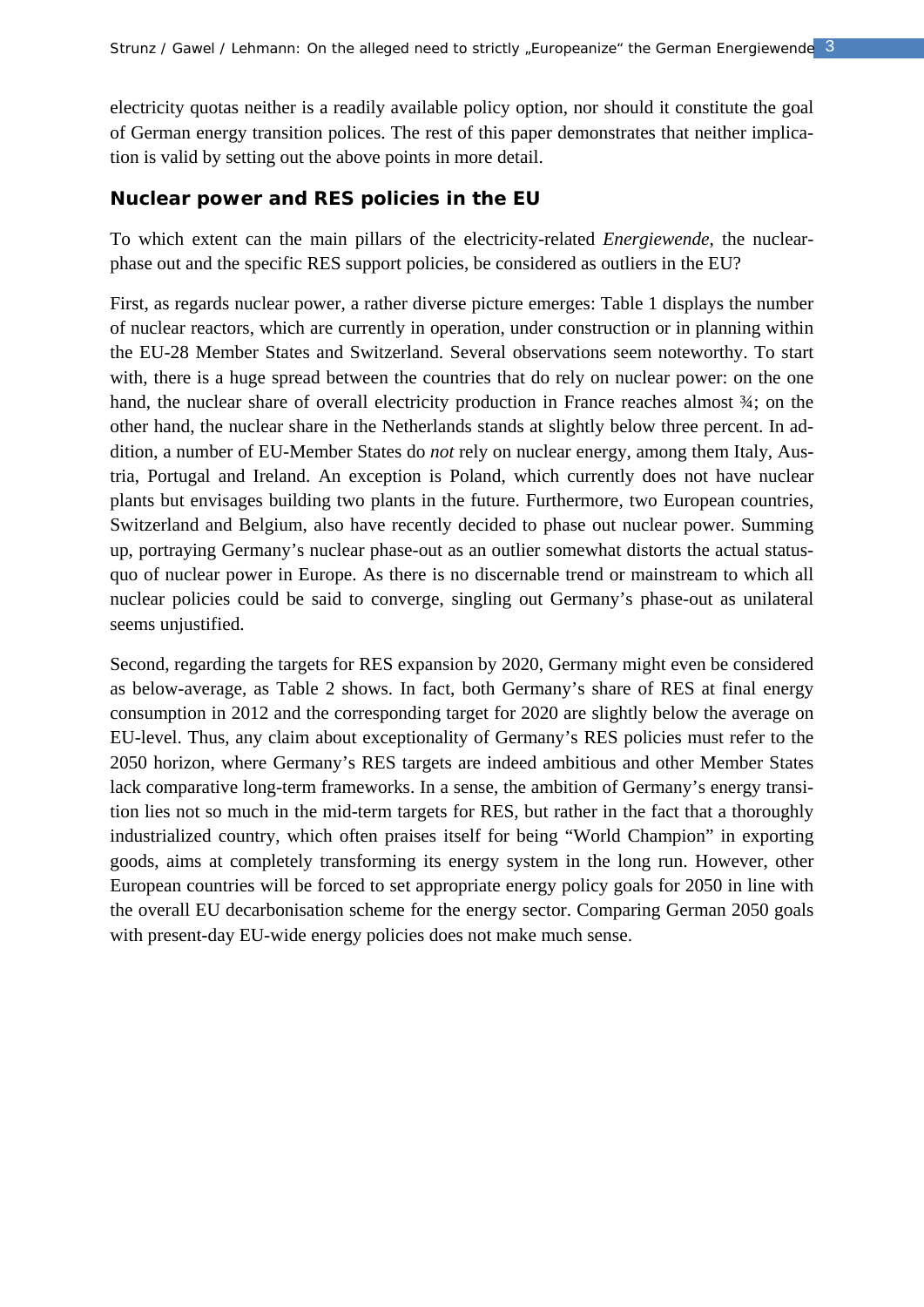## **Table 1: Nuclear power in Europe (EU-28 plus Switzerland)**

Source: Adapted from European Nuclear Society<sup>[7](#page-4-0)</sup> and Eurostat<sup>[8](#page-4-1)</sup>

|                                                   | <b>Country</b>      | No. of<br>reactors<br>in opera-<br>tion | <b>Nuclear share</b><br>at overall<br>electricity<br>supply | <b>Future development</b>  |  |
|---------------------------------------------------|---------------------|-----------------------------------------|-------------------------------------------------------------|----------------------------|--|
|                                                   | Netherlands         | 1                                       | 2.9%                                                        |                            |  |
|                                                   | Slovenia            | $\mathbf{1}$                            | 33.4%                                                       |                            |  |
|                                                   | Bulgaria            | $\overline{2}$                          | 33.2%                                                       |                            |  |
|                                                   | Romania             | $\overline{2}$                          | 21.2%                                                       |                            |  |
|                                                   | Finland             | $\overline{4}$                          | 33.3%                                                       | 1 reactor in construction  |  |
|                                                   | Hungary             | $\overline{4}$                          | 51.5%                                                       |                            |  |
| <b>Countries that</b>                             | Slovakia            | $\overline{4}$                          | 54.7%                                                       | 2 reactors in construction |  |
| rely on nuclear<br>power or intend<br>to phase in | Czech Repub-<br>lic | 6                                       | 35.9%                                                       |                            |  |
|                                                   | Spain               | $\overline{7}$                          | 19.7%                                                       |                            |  |
|                                                   | Sweden              | 10                                      | 42.6%                                                       |                            |  |
|                                                   | UK                  | 16                                      | 18.8%                                                       | 1 reactor in planning      |  |
|                                                   | France              | 58                                      | 73.6%                                                       | 1 reactor in construction  |  |
|                                                   | Poland              |                                         |                                                             | 2 reactors in planning-    |  |
|                                                   | Austria             |                                         |                                                             |                            |  |
|                                                   | Croatia             |                                         |                                                             |                            |  |
|                                                   | Cyprus              |                                         |                                                             |                            |  |
|                                                   | Denmark             |                                         |                                                             |                            |  |
|                                                   | Estonia             |                                         |                                                             |                            |  |
|                                                   | Greece              |                                         |                                                             |                            |  |
| <b>Countries that</b>                             | Ireland             |                                         |                                                             |                            |  |
| have no nuclear                                   | Italy               | ÷.                                      | ÷,                                                          | ÷.                         |  |
| power or intend                                   | Latvia              |                                         |                                                             |                            |  |
| to phase out                                      | Lithuania           |                                         | -                                                           |                            |  |
|                                                   | Luxembourg          |                                         |                                                             |                            |  |
|                                                   | Malta               | $\overline{\phantom{0}}$                |                                                             |                            |  |
|                                                   | Portugal            |                                         |                                                             |                            |  |
|                                                   | Switzerland         | 5                                       | 36.4%                                                       | Nuclear phase-out by 2034  |  |
|                                                   | Belgium             | $\tau$                                  | 52.1%                                                       | Nuclear phase-out by 2025  |  |
|                                                   | Germany             | 9                                       | 15.4%                                                       | Nuclear phase-out by 2022  |  |

 $\overline{a}$ 

<span id="page-4-0"></span> $<sup>7</sup>$  http://www.euronuclear.org/1-information/maps.htm (Data for 2014)</sup>

<span id="page-4-1"></span><sup>&</sup>lt;sup>8</sup>http://epp.eurostat.ec.europa.eu/statistics\_explained/index.php/Electricity\_production\_and\_supply\_statistics#So urce\_data\_for\_tables.2C\_figures\_and\_maps\_on\_this\_page\_.28MS\_Excel.29 (Data for 2013)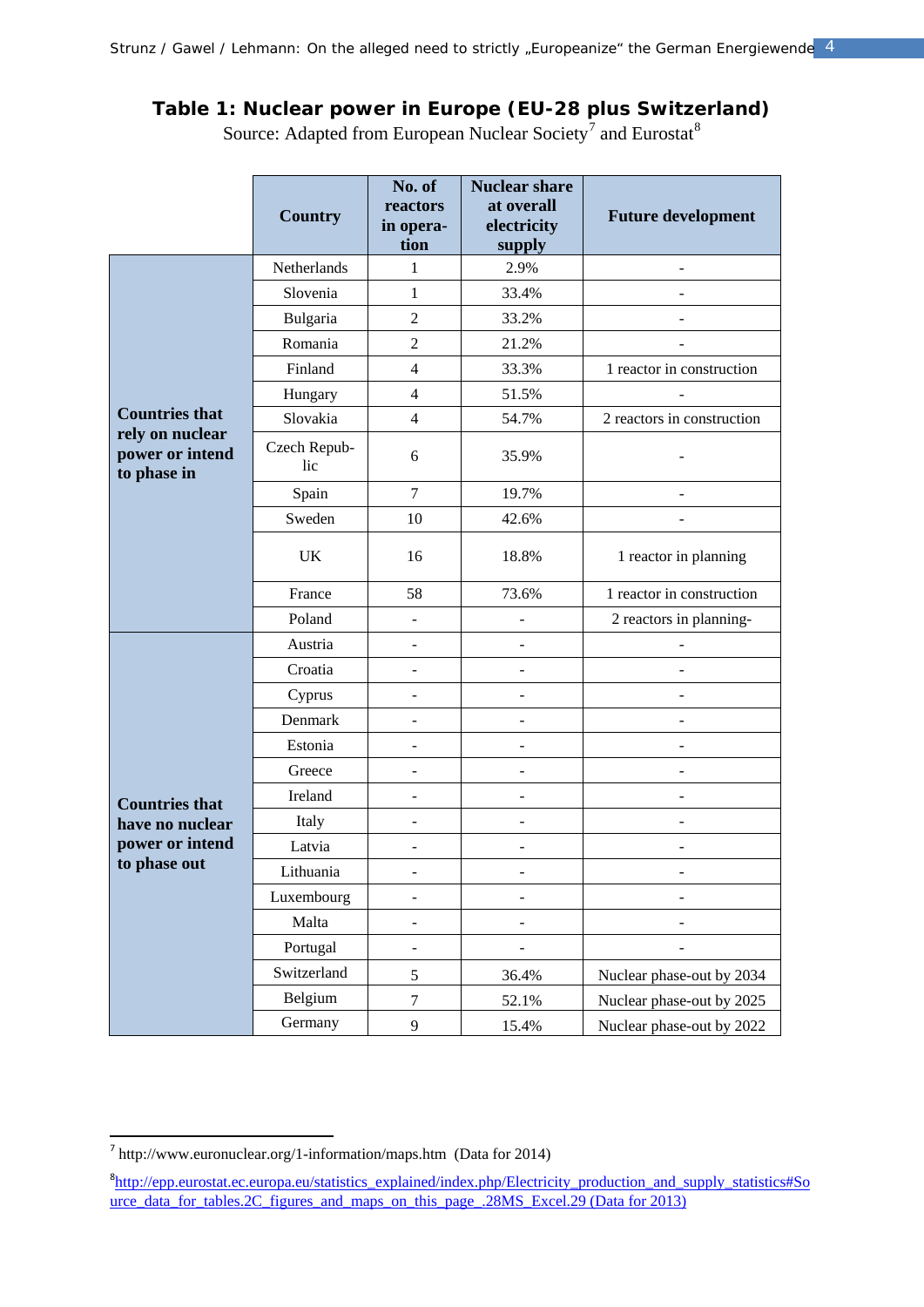|                | <b>RES</b> share 2012 | <b>RES</b> target 2020 |  |
|----------------|-----------------------|------------------------|--|
| $EU-27$        | 14.1 %                | 20.0%                  |  |
| <b>BE</b>      | 6.8%                  | 13.0%                  |  |
| <b>BG</b>      | 16.3%                 | 16.0%                  |  |
| <b>CZ</b>      | 11.2 %                | 13.0%                  |  |
| <b>DK</b>      | 26 %                  | 30.0%                  |  |
| <b>DE</b>      | 12.4 %                | 18.0%                  |  |
| EE             | 25.9%                 | 25.0%                  |  |
| IE             | 7.2 %                 | 16.0%                  |  |
| <b>EL</b>      | 11.6%                 | 18.0%                  |  |
| <b>ES</b>      | 14.3 %                | 20.0%                  |  |
| <b>FR</b>      | 13.4 %                | 23.0%                  |  |
| IT             | 13.5 %                | 17.0%                  |  |
| <b>CY</b>      | 6.8%                  | 13.0%                  |  |
| LV             | 35.8%                 | 40.0%                  |  |
| LT             | 21.7 %                | 23.0 %                 |  |
| LU             | 3.1 %                 | 11.0%                  |  |
| HU             | 9.6%                  | 13.0%                  |  |
| <b>MT</b>      | 1.4 %                 | 10.0%                  |  |
| <b>NL</b>      | 4.5 %                 | 14.0%                  |  |
| <b>AT</b>      | 32.1 %                | 34.0 %                 |  |
| <b>PL</b>      | 11 %                  | 15.0%                  |  |
| <b>PT</b>      | 24.6 %                | 31.0%                  |  |
| <b>RO</b>      | 22.9 %                | 24.0 %                 |  |
| SI             | 20.2 %                | 25.0%                  |  |
| S <sub>K</sub> | 10.4 %                | 14.0 %                 |  |
| $FI$           | 34.3 %                | 38.0%                  |  |
| SE             | 51 %                  | 49.0%                  |  |
| <b>UK</b>      | 4.2 %                 | 15.0%                  |  |

#### **Table 2: Share of RES at final energy consumption and EU targets for 2020[9](#page-5-0)**

<span id="page-5-0"></span><sup>9</sup> http://de.statista.com/statistik/daten/studie/29592/umfrage/anteil-der-energieerzeugung-durch-erneuerbareenergie-in-der-eu-27-in-2005/  $\overline{9}$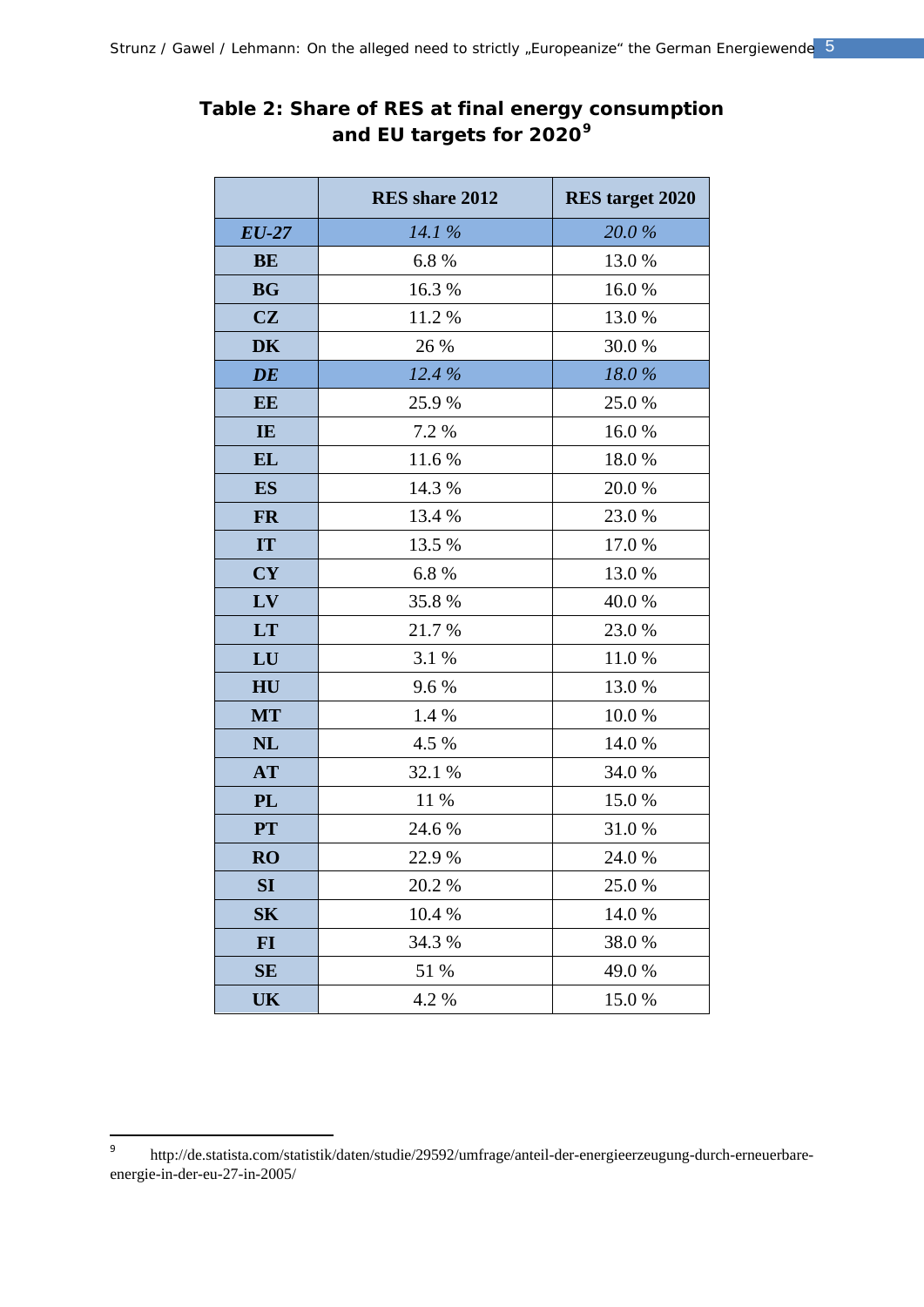Furthermore, Germany's support scheme for RES is no misfit within the EU. The Renewable Energy Sources Act ("EEG"), which prioritizes RES as regards electricity feed-in into the system and guarantees a fixed remuneration for every kWh of RES-electricity produced, had been introduced in 2000. At the time, only six other EU-Member States has implemented similar RES support policies. However, as can be seen from Table 3, by 2010 this form of support via feed-in tariff had become the mainstream way of pushing RES in the EU. Interestingly, also the recent revisions of the EEG are perfectly aligned with the general development of support policies: In 2012, Germany introduced a premium scheme in order to steer dispatchable RES. Questions about the economic merit of this measure notwithstanding,  $10$  it directly corresponds to the continuous EU-wide trend of complementing feed-in schemes by premium schemes. The most recent revision of the EEG in 2014 envisages (skeptically: ponders – depending on the reading of the rather vague formulations within the law) a long-term transformation away from feed-in tariffs and towards tender schemes. Again, this conforms to the overall direction, if the EU Commission's guidelines may serve as point of reference.<sup>[11](#page-6-1)</sup>

#### **Table 3: Number of Member States that have implemented specific RES-instruments**

|                       | 2000                     | 2005 | 2010 | 2013           |
|-----------------------|--------------------------|------|------|----------------|
| <b>Feed-in tariff</b> |                          | 16   | 23   | $\overline{ }$ |
| Feed-in premi-<br>um  | $\overline{\phantom{0}}$ |      |      | 10             |
| Quota                 |                          |      | n    |                |
| <b>Tender</b>         |                          |      |      |                |

Source: adapted from Kitzing et al. (2012: 196; see fn 12) and [www.res-legal.eu](http://www.res-legal.eu/)

On the basis of these general trends, and more detailed analyses of parallel developments in some EU countries, some have even argued that there is evidence of bottom-up convergence of RES policies.[12](#page-6-2) In any case, what the analysis clearly demonstrates is that Germany's RES support policies are far from being an outlier or a wrong-way driver in the EU; to the contrary, in comparison to the quota scheme, Germany's introduction of a feed-in tariff (and revisions thereof) can reasonably even be considered as mainstream policies.

 $\overline{a}$ 

<span id="page-6-0"></span><sup>&</sup>lt;sup>10</sup> Cf. E. *Gawel* and A. *Purkus*: Promoting market and system integration of renewable energies through premium schemes – A case study of the German market premium, 2012, Energy Policy 61: 599-609.

<span id="page-6-1"></span><sup>&</sup>lt;sup>11</sup> Cf. E. *Gawel* and S. *Strunz*: State Aid Dispute on Germany's Support for Renewables: Is the Commission on the Right Course? 2014, [Journal for European Environmental and Planning Law](http://booksandjournals.brillonline.com/content/journals/18760104) 11 (2): 139-152.

<span id="page-6-2"></span><sup>&</sup>lt;sup>12</sup> D. *Jacobs*: Renewable Energy Policy Convergence in the EU: The Evolution of Feed-in Tariffs in Germany, Spain and France, 2012, London: Ashgate; L. *Kitzing*, C. *Mitchell* and P. *Mothorst*: Renewable energy policies in Europe: converging or diverging? Energy Policy, 2012, 51: 192-201.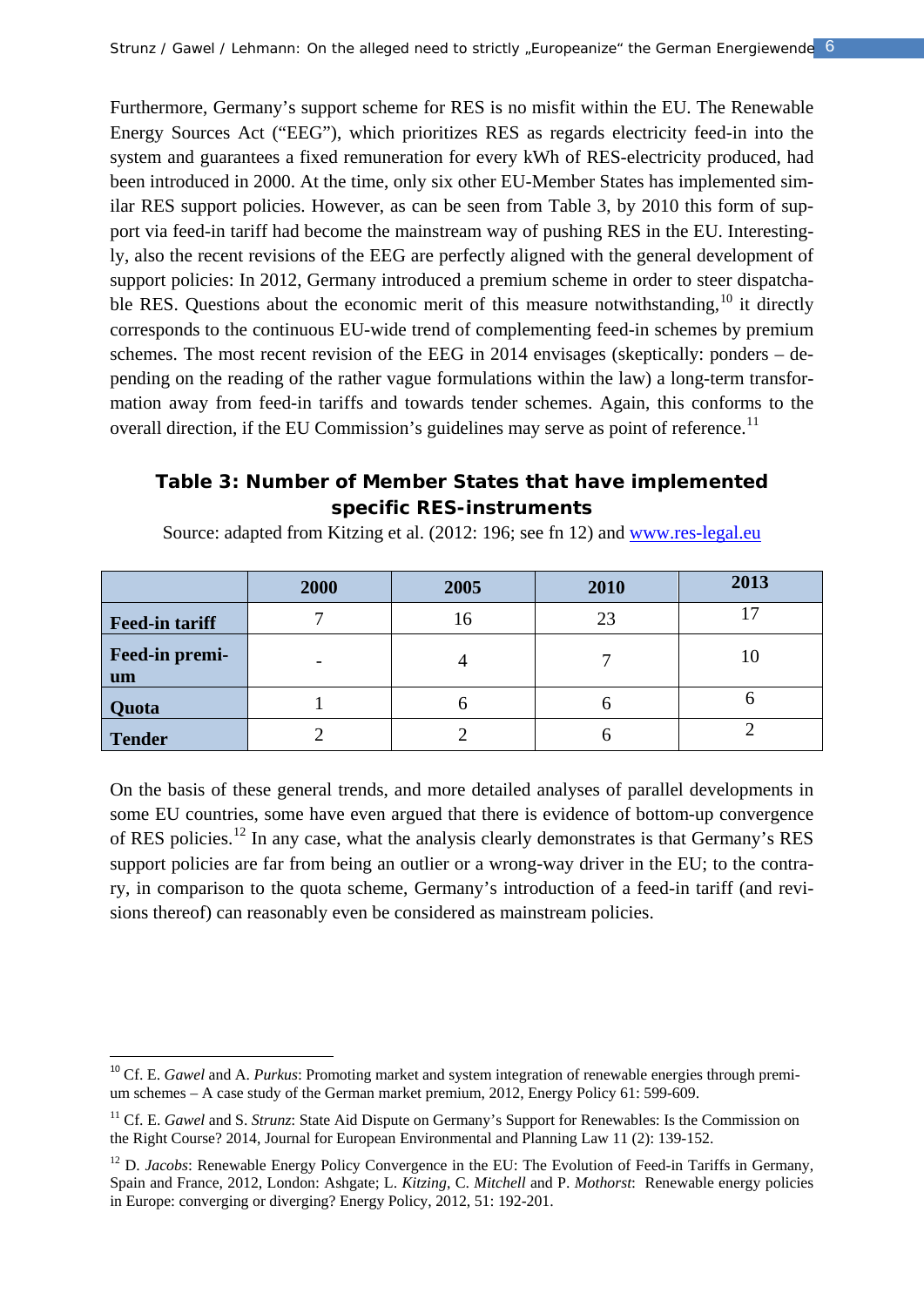#### **EU-wide integration of energy transition polices?**

In order to address the question how "Europeanized" Germany's energy transition policies should be, it is necessary to clarify analytically what "Europeanization" actually means.<sup>[13](#page-7-0)</sup> On the one hand, Europeanization might refer to the degree of homogeneity of policies across the EU. On the other hand, Europeanization might refer to the location of decision making power on a continuum from completely decentralized on the level of Member States to fully centralized on the EU-level. Based on this differentiation, then, specific criteria for more integration on each of the dimensions could be set up. For the scope of this contribution, however, it suffices to point out that there are two aspects to Europeanization and that these need not necessarily align: for example, a more homogeneous pattern of policies might be achieved by centralized decision-making at the EU level as well as via decentralized cooperation between Member States.

In general, a tension exists between the EU's aim of a common internal market for energy and the Member States sovereignty over energy policy. This tension materializes both legally and economically. Legally, the Treaty for the European Union (TFEU) is sufficiently vague in providing both supranational EU-institutions and the Member States with competing and overlapping competences (see also below). Economically, the welfare benefits from an internal market need to be traded off with possible welfare losses from overriding national peculiarities – the case of the *Energiewende* is a prime example in this respect, as will be argued in the following.

To what extent, then, would an EU-version of the *Energiewende* be desirable? As regards the nuclear phase-out, the obvious heterogeneity of policies in the EU challenges the notion that there might be welfare gains from harmonizing policies: The diversity of nuclear policies points to an underlying diversity of preferences about the risks associated with nuclear power. In particular, (hypothetically) imposing a nuclear phase-out on France would imply overriding French risk preferences. Certainly, also the systemic costs of a rapid French nuclear phase-out related to the much higher dependence on nuclear power compared to Germany would be huge. Certainly, some supranational coordination may be warranted as some nuclear risks may be transboundary. However, such issues do not necessarily call for a uniform EU-wide approach but may also be addressed by bilateral agreements.

Turning to the deployment of RES: assume, for the sake of argument, that there was a clean sweep and Europe's energy supply could be rebuilt from scratch. In order to minimize production costs, RES should be allocated according to most favourable geographical conditions, placing photovoltaic installations in Southern Europe and so on. Additionally, a Europeanwide supergrid could be implemented, possibly including North African deserts as large-scale

 $\overline{a}$ 

<span id="page-7-0"></span><sup>13</sup> For an extended discussion of the arguments presented in this subsection see E. *Gawel*, S. *Strunz* and P. *Lehmann*: Wieviel Europa braucht die Energiewende? UFZ-Discussion Papers, 2014, Working Paper No. 2014-4 and S. *Strunz*, E. *Gawel* and P. *Lehmann*: Towards a general "Europeanization" of EU Member States' energy policies? UFZ-Discussion Papers, 2014, Working Paper No. 2014-17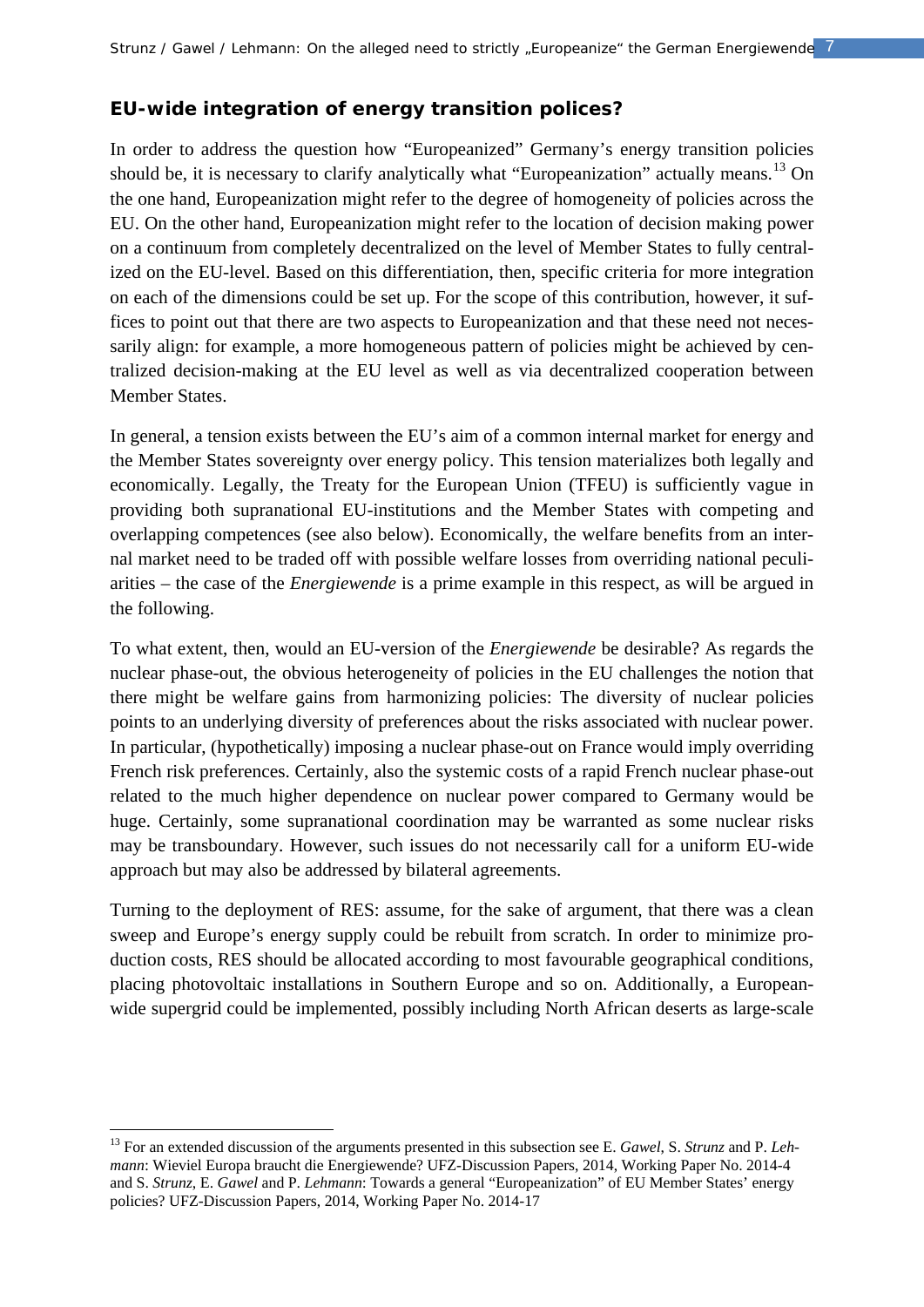production location and Norway's fjords as storage facilities<sup>[14](#page-8-0)</sup>. Such seems to be the hidden vision behind some of the *Energiewende* critiques.

Yet, this counterfactual scenario is no appropriate yardstick for assessing current RES policies. Sure enough, there are sizable benefits from coordinating RES-support schemes to be expected.<sup>[15](#page-8-1)</sup> However, this does not necessarily imply that a completely harmonized approach should be aimed for. Firstly, RES-related preference heterogeneity has to be taken into account: negative external effects of RES are highly technology-specific but mostly local (compare wind and biomass), so potential benefits from economies of scale in centralizing RES at geographical hotspots have to be traded-off with according negative externalities in the form of acceptance problems. EU-wide optimization of production facilities would also lead to increased need for transmission line extensions – current protests in Germany against new transmission lines attest to the related difficulties. Additionally, the idea of transforming Norway into a "green battery" for Europe should not be taken as a politically available shortterm option due to ambivalent Norwegian preferences (landscape conservation vs. economic benefits from storing electricity) and the prevalent political culture of incremental change.<sup>[16](#page-8-2)</sup> For the same preference-related reason, it is not clear whether the use of Norwegian fjords as "green batteries" would really improve the overall efficiency including environmental and resource costs of land-use change. Thus, spatially allocating RES is not reducible to a onedimensional optimization problem following geographical patterns of energy yields and direct generation costs. Secondly, beyond these RES-specific aspects, there is a more general issue that deserves consideration: decentralized regulatory "experiments" may improve the overall result of policy intervention (aka the laboratory federalism argument). In case of uncertainty about the best regulatory solution to address a given problem, trial-and-error on lower government scales supposedly yields faster feedback-processes and policy adaptation and reduces societal learning costs compared to a uniform top-down EU approach.

In sum, a thorough and rapid "Europeanization" of German energy transition policies is unlikely to constitute the adequate policy recommendation from a comprehensive economic point of view. Instead, while more coordinated RES-support seems worthwhile for increasing production cost efficiency, a fully harmonized EU support scheme is not to be called for. In case of nuclear power, broad policy diversity in the EU means that a fully harmonized approach would override diversity of risk preferences.

#### **RES-support: distinguishing "on what level?" and "by which instrument?"**

<u>.</u>

The above-mentioned argument that Germany's RES-support scheme leads to an inefficient technology portfolio unduly mixes two levels of analysis: a given preference for regulating RES-policy on a specific governance level does not entail a distinct preference for a specific

<span id="page-8-0"></span><sup>&</sup>lt;sup>14</sup> Cf. C. *Macilwain*: Supergrid: Is a vast undersea grid bringing wind-generated electricity from the North Sea to Europe a feasible proposition or an overpriced fantasy? Nature, 2012, 468: 624-625.

<span id="page-8-1"></span><sup>15</sup> M. *Unteutsch* and D. *Lindenberger*: Promotion of Electricity from Renewable Energy in Europe Post 2020 – The Economic Benefits of Cooperation. Zeitschrift für Energiewirtschaft, 2014, 38 (1): 47-64.

<span id="page-8-2"></span> $16$  A.-T. Gullberg: The political feasibility of Norway as the "green battery" of Europe. Energy Policy, 2012, 57: 615-623.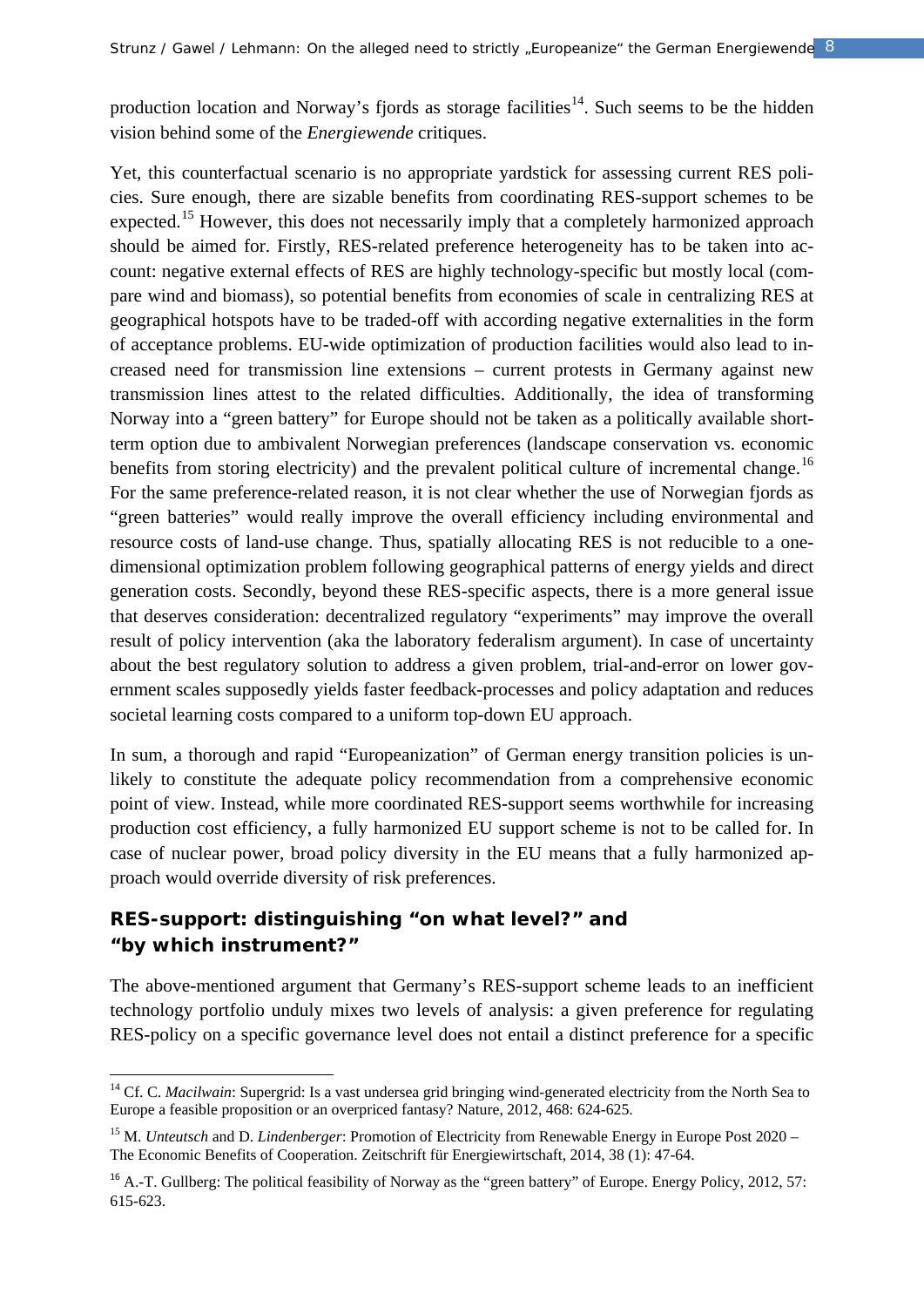instrument. While the proponents of the argument suggest (partly implicitly, partly explicitly) that a trading scheme for green electricity certificates – analogous to the emissions trading scheme – is the most appropriate for an EU-wide approach towards RES, such a general proposition is not warranted. In the following, we outline some criteria by which to evaluate the question of how to support RES.

Assuming, for the sake of argument, that a harmonized RES-support scheme is desirable – how to decide upon the best instrument to reach a common EU-target for RES? Naturally, each instrument exhibits specific (dis-)advantages. Focusing on feed-in tariffs and quota schemes allows us to see the according pros and cons in more detail. Since Weitzman's semi-nal 1974 study<sup>[17](#page-9-0)</sup> it is common wisdom in economics that the relative slopes of marginal costs and marginal benefits are crucial when deciding between a price (feed-in tariff) and a quantity (quota) instrument. [18](#page-9-1)

Thus, the question becomes one of determining and evaluating costs and benefits from deploying RES. It has been argued that a stronger focus on the cross-boundary benefits of RES would speak in favor of feed-in tariffs: in particular, benefits of increased security of supply (due to lower fossil fuel imports from potentially unstable world regions) might be rather constant over the whole range of RES-deployment, which would speak in favor of a price instru-ment.<sup>[19](#page-9-2)</sup> In contrast, if local employment impacts are of main concern to policy makers, benefits from RES may mainly accrue in the early stages of deployment, suggesting preferability of a quota scheme. The latter point, however, is somewhat self-defeating: in case local benefits are a main driver of RES-support, political willingness to coordinate across boundaries will usually not be given in the first place (see also below). Likewise, common arguments in favor of quantity instruments, cost efficiency and precise regulation of progressive damage functions, seem to cancel each other out in the case of RES: consider wind energy, which, as cheapest volatile RES, would mostly benefit from a quota scheme. However, the negative externalities (i.e., the aesthetic impact on landscape scenery and the ecological impact on bird populations) are increasing per windmill built. So in order to limit these progressive damages, regulators might want to set technology-specific quotas.<sup>[20](#page-9-3)</sup> Then again, this technologydifferentiation would reduce the benefits of a quota scheme in terms of cost savings from supporting only the cheapest technologies.

Apart from these issues, there is another, energy system-related objection to be made against the "inefficient technology portfolio" charge that is meant to prove the superiority of the quota scheme: the argument is based on a static conception of efficiency, which is somewhat at odds with the long-term project of the *Energiewende* and general characteristics of the energy system (path-dependency, lock-in effects) suggesting we should rely on a dynamic perspective. Under simple quota systems, private actors may fail to take optimal long-term invest-

<span id="page-9-0"></span><sup>&</sup>lt;sup>17</sup> M. L. *Weitzman*: Prices vs. quantities. 1974, Review of Economic Studies 41: 447-491.

<span id="page-9-1"></span><sup>&</sup>lt;sup>18</sup> Without uncertainty about marginal costs and benefits, both approaches are theoretically equal because the regulator can either set a quantity target or implement an equivalent price instrument.

<span id="page-9-2"></span><sup>19</sup> P. *Söderholm*: Harmonization of renewable feed-in laws: A comment, 2008, Energy Policy 36: 946-953

<span id="page-9-3"></span> $20$  Ensuring grid stability by putting a portfolio of complementary RES in place is another reason why technology-specific quotas would be preferable (e. g., a combination of wind and solar is more robust to meteorological fluctuations than each of the technologies by itself).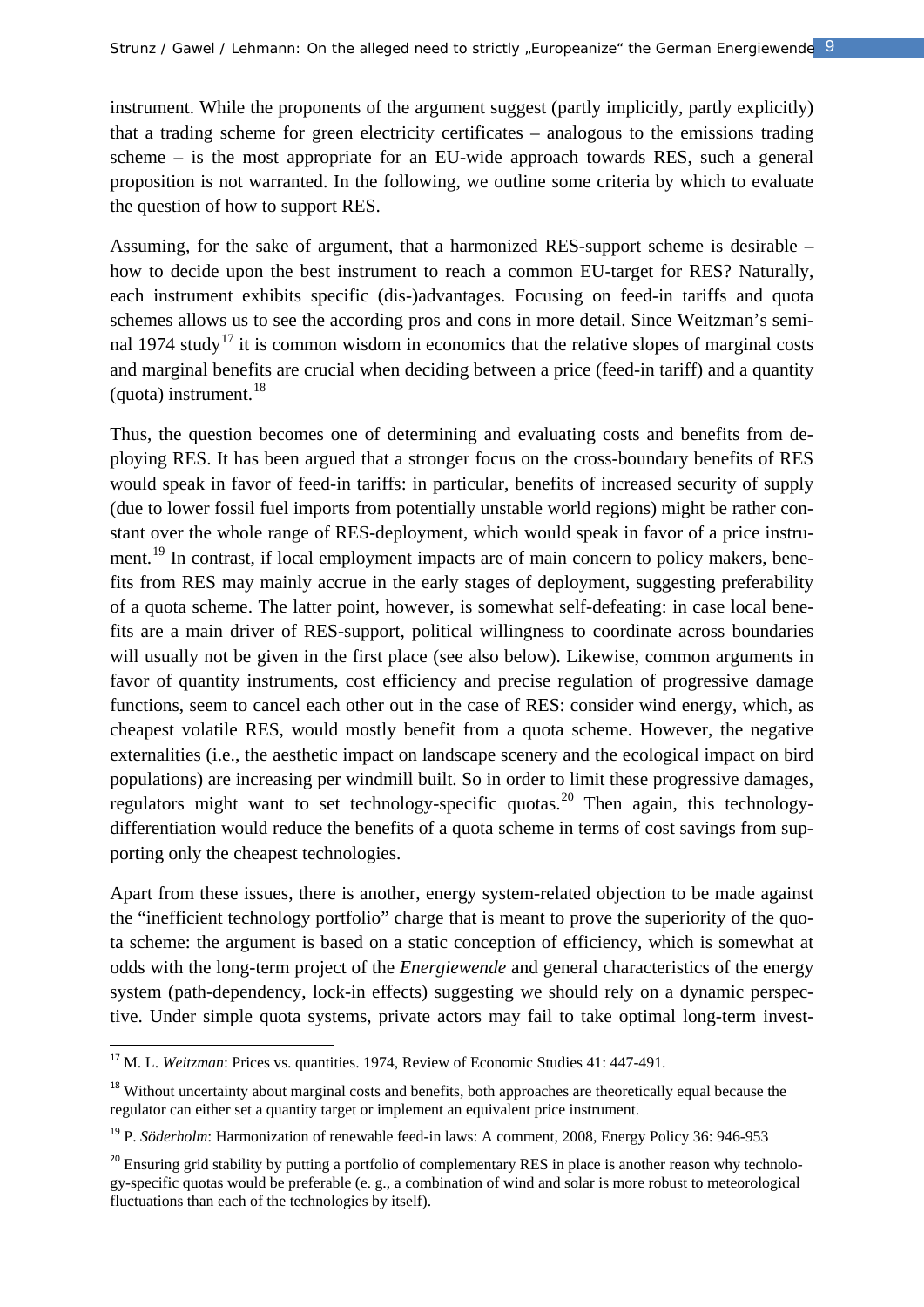ment decisions for a variety of reasons, including externalities (knowledge spillovers), myopic decision-making or improper consideration of uncertainty. In the presence of these market failures, feed-in tariffs might be preferable in addressing the long-term market prospects of specific RES – particularly those that are in rather early development stages and, therefore, would not benefit from a pure quota scheme. For instance, the feed-in tariff-driven, largescale deployment of photovoltaic installations in Germany during the last decade contributed to driving down module costs. $^{21}$  $^{21}$  $^{21}$ 

Summing up, there is no theoretical reason a priori to prefer a specific instrument to support RES. Considering the actual distribution of instruments in the EU (as outlined above), however, it might be argued that since feed-in tariffs (or feed-in premiums) are more common than quota schemes, the former could more easily be merged into a joint, supranational support scheme. In the following, we describe the conditions for more coordinated RES-policies.

#### **Fostering the EU-embedment of RES policies: bottom-up instead of top-down**

The historical development of RES policies in the EU has shown, above all, that Member States consistently resist the Commission's attempts to implement an EU-wide quota scheme: the origins of both the directive 2001/77/EC and the substituting directive 2009/28/EC have been interpreted as failed attempts to do so.<sup>[22](#page-10-1)</sup> Recently, the Commission seems avid to push Member States into the direction of uniform tender schemes.<sup>[23](#page-10-2)</sup> Given the history of Member States' refusal to adopt top-down harmonization and their insistence on national sovereignty over the energy mix in the Lisbon Treaty – article 194(2) TFEU affirms "a Member State's right to determine the conditions for exploiting its energy resources, its choice between different energy sources and the general structure of its energy supply" – the prospects for the success of this plan could be meager.

Furthermore, the European Court of Justice (ECJ) has upheld Member States' rights to pursue purely national RES-policies: in its decision concerning Finish Åland Vindkraft's complaint to access the Swedish RES-support scheme, the ECJ stated that although national support schemes might be distorting the internal market, they can be justified as policy interventions aiming at the common interest (environmental protection, combating climate change). $^{24}$  $^{24}$  $^{24}$ Hence, both from a political and a legal point of view, the future of RES-policies in the EU is likely to be decided bottom-up rather than top-down.

Clearly, the politico-economic interests giving rise to this constellation should be acknowledged within policy recommendations. In other words, as Member States' politicians are motivated by protecting regional and national energy infrastructures (so as to secure voter sup-

<span id="page-10-0"></span><sup>21</sup> H. *Wirth*: Recent Facts about Photovoltaics in Germany, 2014: 8 ff,

http://www.ise.fraunhofer.de/en/publications/veroeffentlichungen-pdf-dateien-en/studien-undkonzeptpapiere/recent-facts-about-photovoltaics-in-germany.pdf

<span id="page-10-1"></span><sup>22</sup> See *Jacobs* 2012 (fn. 12): 28 ff.

<span id="page-10-2"></span><sup>&</sup>lt;sup>23</sup> EU Commission: Communication from the Commission. Guidelines on State aid for environmental protection and energy 2014-2020. Official Journal of the European Union (2014/C 200/01).

<span id="page-10-3"></span><sup>24</sup> Cf. E. *Gawel* and S. *Strunz* (see fn. 11).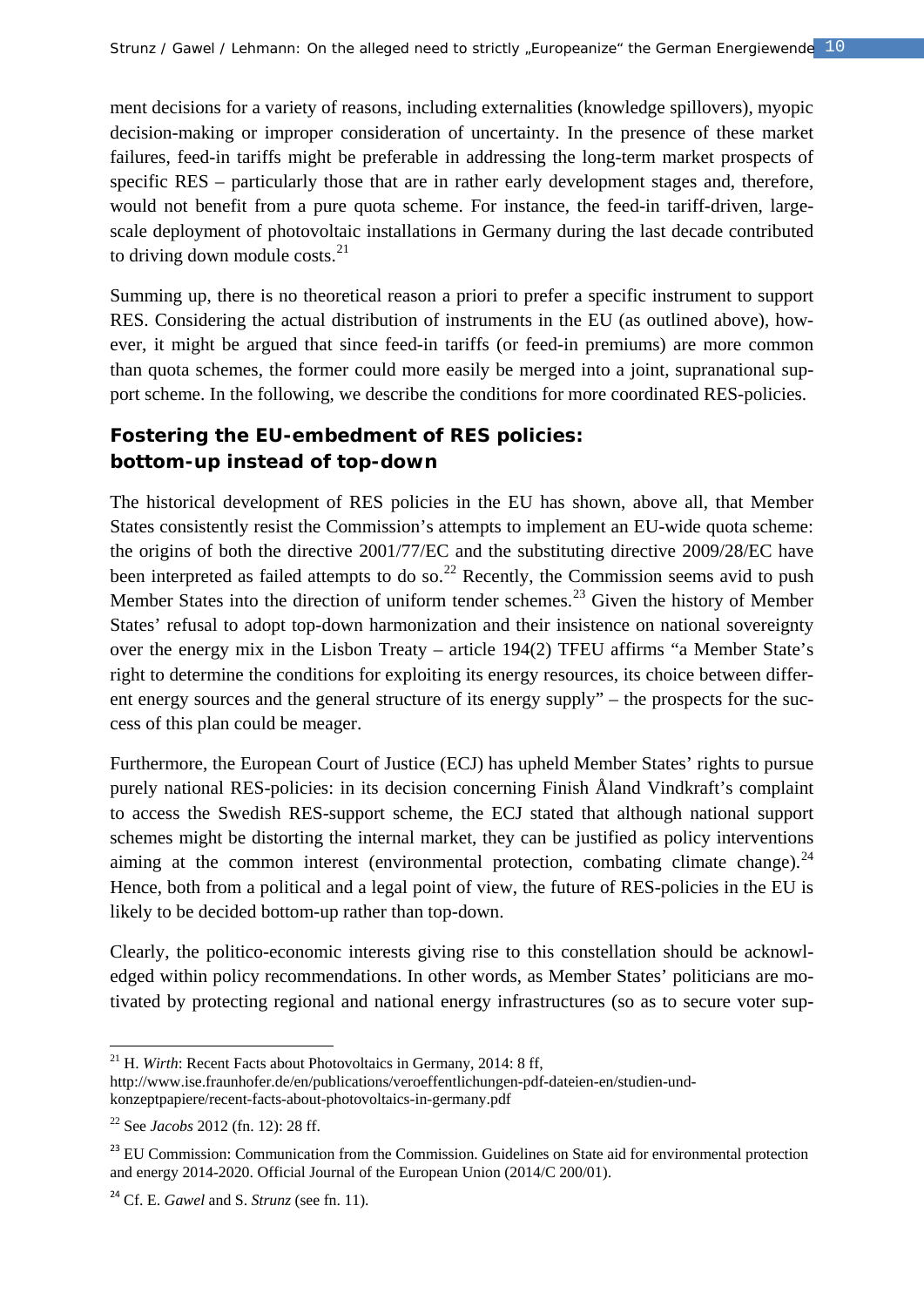port), policy advice that ignores actual political decision processes renders itself irrelevant. A completely technology-neutral RES-support scheme without reference to national peculiarities would imply structural reallocations that are not politically palatable: if, for instance, support for photovoltaic installations in Germany were to cease – in favor of more convenient locations from a meteorological point of view –, considerable political protests from beneficiaries and lobby groups would have to be overcome.

Given these restrictions, what is the most realistic pathway towards more cooperative RES policies that take cross-boundary benefits into account? Interestingly, the relevant legal provision, the directive 2009/28/EC, already provides for cooperation between Member States (statistical transfers, joint projects, joint support schemes). So far, these cooperation mechanisms have not been used, however. On the one hand, from a pessimistic outlook, one could argue that if not even these existing options are realized, RES policies are likely to remain an exclusively national issue for the time being. The apparent failure of Member States to agree on an extension of binding RES-targets for the post-2020 period<sup>[25](#page-11-0)</sup> might be raised as support for this perspective. On the other hand, the hypothesis of bottom-up convergence implies that explicit cooperation between Member States is not necessarily the crucial *mechanism* at work. Instead, some of the benefits of allocating RES on above-Member-State-level could be indirectly secured – by different national policies aligning (e.g. via spill-over of best-practice regulations) providing a more levelled playing field for RES across the EU. Additionally, the other instruments such as the EU emissions trading scheme and increased cooperation regarding transnational transmission grids would also contribute to integration on RES.

#### **Conclusion**

 $\overline{a}$ 

Criticizing Germany's *Energiewende* as a unilateral approach that inhibits an EU-wide optimization of energy transition policies is misleading. To begin with, the two main pillars of the energy transition project, the nuclear phase-out and the deployment of RES, are less exceptional than sometimes suggested. Nuclear policies in the EU are highly diverse and Germany's support scheme for RES is very similar to the other Member States' schemes. Regarding the 2020 horizon, Germany's RES targets might even be considered as below-average; as for the 2050 horizon, Germany's RES targets are surely very ambitious. On the other hand, as Germany stands alone with respect to these long-term targets, a comparison with comparative policies is not yet possible.

Moreover, in case of nuclear power, an EU-wide approach would probably not be – due to preference heterogeneity – desirable in the first place. As the nuclear phase out can and should not be imposed on neighboring countries that use nuclear power (France, Czech Republic), a national approach including bilateral negotiations on near-border power plants (e.g., Fessenheim in France, Temelin in the Czech republic) seems more appropriate. Sure enough, phasing-out nuclear power in Germany must be complemented by an according increase in RES deployment so as to avoid substituting domestic with imported nuclear power. Regarding support policies for RES, increased cooperation would increase the cost efficiency of RES

<span id="page-11-0"></span><sup>&</sup>lt;sup>25</sup> The proposition for the EU's Climate and Energy Policy towards 2030 does contain a common EU-wide target for RES. Without identifying clear responsibilities for specific Member States, however, the EU-target can hardly be considered as legally binding.